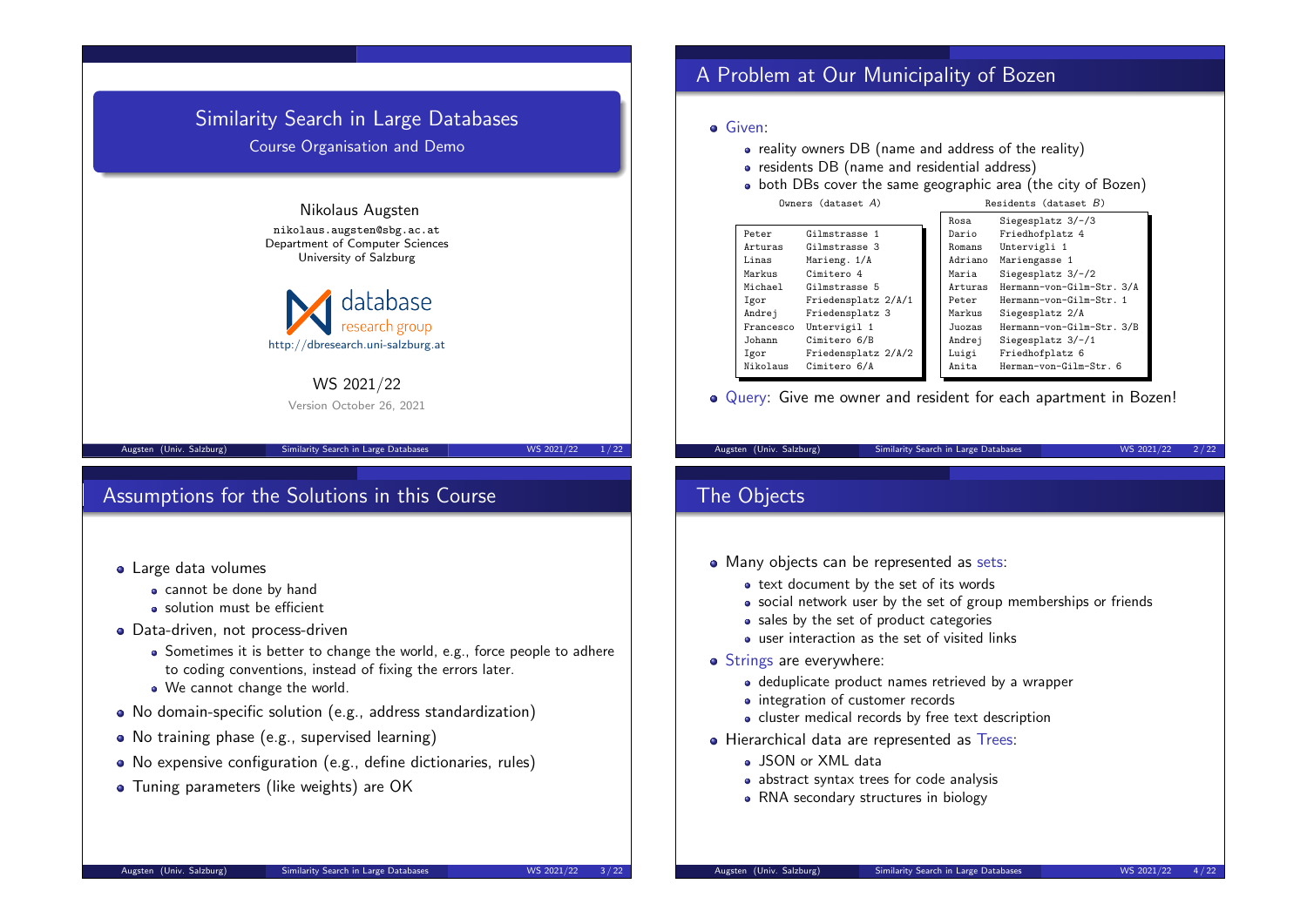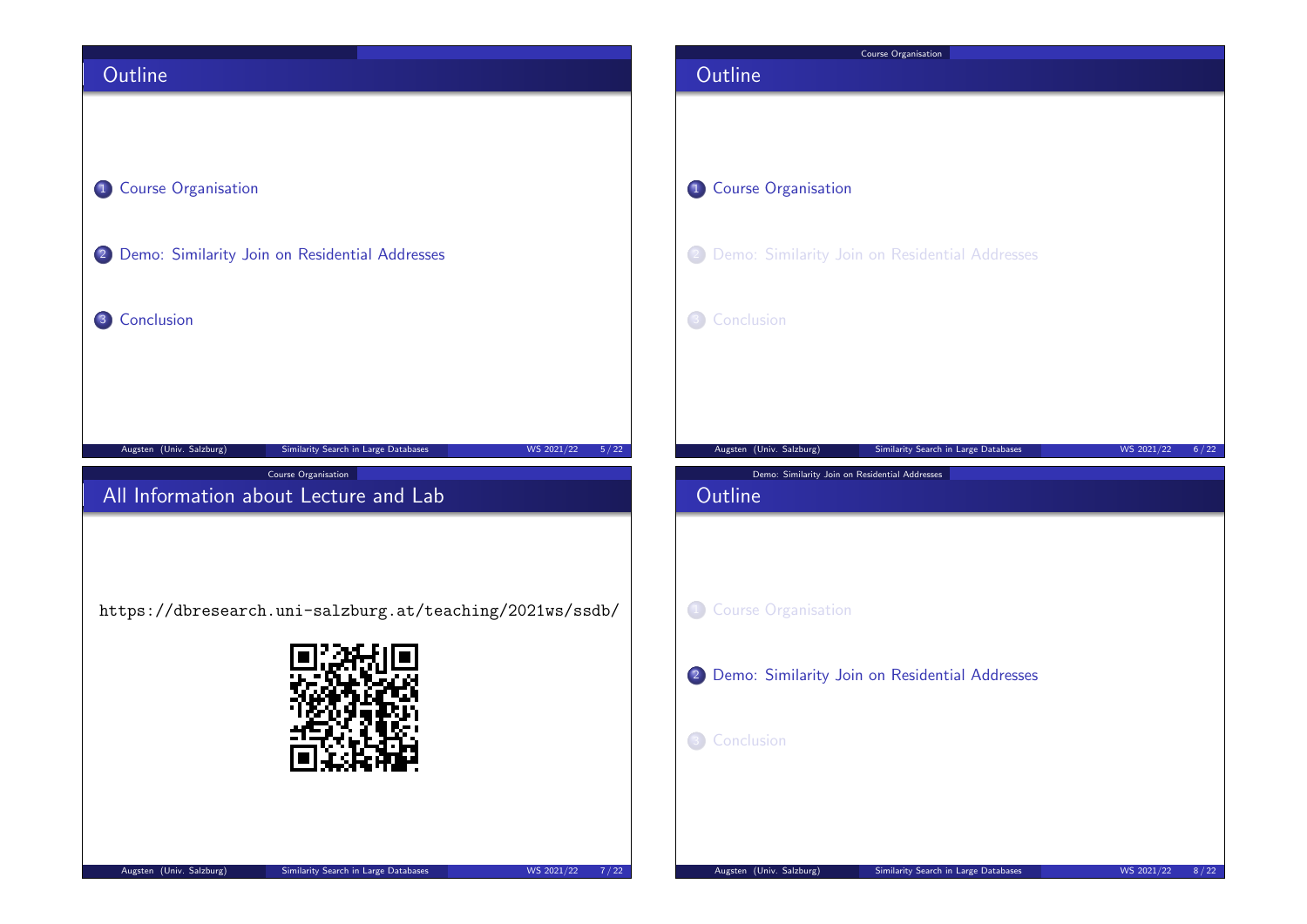## Back to Our Initial Example

#### **Given:**

- reality owners DB (name and address of the reality)
- residents DB (name and residential address)
- both DBs cover the same geographic area (the city of Bozen/Italy)

|  | Owners $(dataset A)$ |                     |                   |         | Residents (dataset $B$ )  |
|--|----------------------|---------------------|-------------------|---------|---------------------------|
|  |                      | Rosa                | Siegesplatz 3/-/3 |         |                           |
|  | Peter                | Gilmstrasse 1       |                   | Dario   | Friedhofplatz 4           |
|  | Arturas              | Gilmstrasse 3       |                   | Romans  | Untervigli 1              |
|  | Linas                | Marieng. 1/A        |                   | Adriano | Mariengasse 1             |
|  | Markus               | Cimitero 4          |                   | Maria   | Siegesplatz $3/-/2$       |
|  | Michael              | Gilmstrasse 5       |                   | Arturas | Hermann-von-Gilm-Str. 3/A |
|  | Igor                 | Friedensplatz 2/A/1 |                   | Peter   | Hermann-von-Gilm-Str. 1   |
|  | Andrej               | Friedensplatz 3     |                   | Markus  | Siegesplatz 2/A           |
|  | Francesco            | Untervigil 1        |                   | Juozas  | Hermann-von-Gilm-Str. 3/B |
|  | Johann               | Cimitero 6/B        |                   | Andrej  | Siegesplatz $3/-/1$       |
|  | Igor                 | Friedensplatz 2/A/2 |                   | Luigi   | Friedhofplatz 6           |
|  | Nikolaus             | Cimitero 6/A        |                   | Anita   | Herman-von-Gilm-Str. 6    |
|  |                      |                     |                   |         |                           |

Give me owner and resident for each apartment in Bozen!

| Augsten (Univ. Salzburg) |  |  |  |
|--------------------------|--|--|--|
|--------------------------|--|--|--|

Augusten (University Search in Large Databases WS 2021/22 9/22

Demo: Similarity Join on Residential Addresses

## String Similarity

**Observation 1:** Some street names are similar

| $dataset$ $A$ | $dataset$ $B$         |
|---------------|-----------------------|
| Gilmstrasse   | Friedhofplatz         |
| Friedensplatz | Hermann-von-Gilm-Str. |
| Cimitero      | Siegesplatz           |
| Untervigil    | Mariengasse           |
| Marieng.      | Untervigli            |
|               |                       |

- We match:
	- $\bullet$  Untervigil  $\leftrightarrow$  Untervigli
	- $\bullet$  Marieng.  $\leftrightarrow$  Mariengasse
	- $\bullet$  Gilmstrasse  $\leftrightarrow$  Hermann-von-Gilm-Str.
- But what to do with the others?
	- Friedensplatz was renamed to Siegesplatz, but one database was not updated
	- Cimitero is the Italian name for Friedhofplatz (German name)
- Problem: Friedensplatz looks more like Friedhofplatz than like Siegesplatz!

## Database Representation

#### Residents

| A          |              |                |   |                | B                             |                       |                |   |                |
|------------|--------------|----------------|---|----------------|-------------------------------|-----------------------|----------------|---|----------------|
| strID      | name         | num entr apt   |   |                | strlD<br>num entr apt<br>name |                       |                |   |                |
| $\alpha_1$ | Gilmstrasse  | 1              |   |                | $\beta_2$                     | Hermann-von-Gilm-Str. | 1              |   |                |
| $\alpha_1$ | Gilmstrasse  | 3              |   |                | $\beta_2$                     | Hermann-von-Gilm-Str. | 3              | A |                |
| $\alpha_1$ | Gilmstrasse  | 5              |   |                | $\beta_2$                     | Hermann-von-Gilm-Str. | 3              | R |                |
| $\alpha_2$ | Fiedensplatz | $\overline{2}$ | A |                | Bэ                            | Hermann-von-Gilm-Str. | 6              |   |                |
| $\alpha_2$ | Fiedensplatz | $\overline{2}$ | A | $\overline{2}$ | $\beta_3$                     | Siegesplatz           | $\overline{2}$ | A |                |
| $\alpha_2$ | Fiedensplatz | 3              |   |                | $\beta_3$                     | Siegesplatz           | 3              |   |                |
| $\alpha_3$ | Cimitero     | 4              |   |                | $\beta_3$                     | Siegesplatz           | 3              |   | $\overline{2}$ |
| $\alpha_3$ | Cimitero     | 6              | A |                | $\beta_3$                     | Siegesplatz           | 3              |   | 3              |
| $\alpha_3$ | Cimitero     | 6              | R |                | $\beta_1$                     | Friedhofplatz         | 4              |   |                |
| $\alpha_4$ | Untervigil   | 1              |   |                | $\beta_1$                     | Friedhofplatz         | 6              |   |                |
| $\alpha_5$ | Marieng.     | 1              | A |                | $\beta_5$                     | Untervigli            | 1              |   |                |
|            |              |                |   |                | $\beta_4$                     | Mariengasse           | $\mathbf{1}$   |   |                |
|            |              |                |   |                |                               |                       |                |   |                |

### Augsten (Univ. Salzburg) Similarity Search in Large Databases WS 2021/22 10/22

Demo: Similarity Join on Residential Addresses

# Demo: String Similarity

#### **Street name tables:**

| strID      | name          | strlD     | name                  |
|------------|---------------|-----------|-----------------------|
| $\alpha_1$ | Gilmstrasse   | β1        | Friedhofplatz         |
| $\alpha_2$ | Friedensplatz | $\beta_2$ | Hermann-von-Gilm-Str. |
| $\alpha_3$ | Cimitero      | $\beta_3$ | Siegesplatz           |
| $\alpha_4$ | Untervigil    | $\beta_4$ | Mariengasse           |
| $\alpha_5$ | Marieng.      | $\beta$ 5 | Untervigli            |

 $\bullet$  Distance matrix for the q-gram distance between strings:

|            |        |         |        | 14      |        |
|------------|--------|---------|--------|---------|--------|
| $\alpha_1$ | $+0$   | .8333   | 1.0    | 0.6923  | 1.0    |
| $\alpha_2$ | 0.3333 | $1.0\,$ | 0.5714 | 0.9286  | 1.0    |
| $\alpha_3$ |        | $1.0\,$ |        | $1.0\,$ | 0.9091 |
| $\alpha_4$ | 1.0    | 0.9429  |        |         | .3333  |
| $\alpha_5$ | 0.92   | 0.9394  | 1.0    | 3913    |        |

• Matches with the global greedy algorithm:  $\{(\alpha_2,\beta_1),(\alpha_4,\beta_5),(\alpha_5,\beta_4),(\alpha_1,\beta_2),(\alpha_3,\beta_3),\}$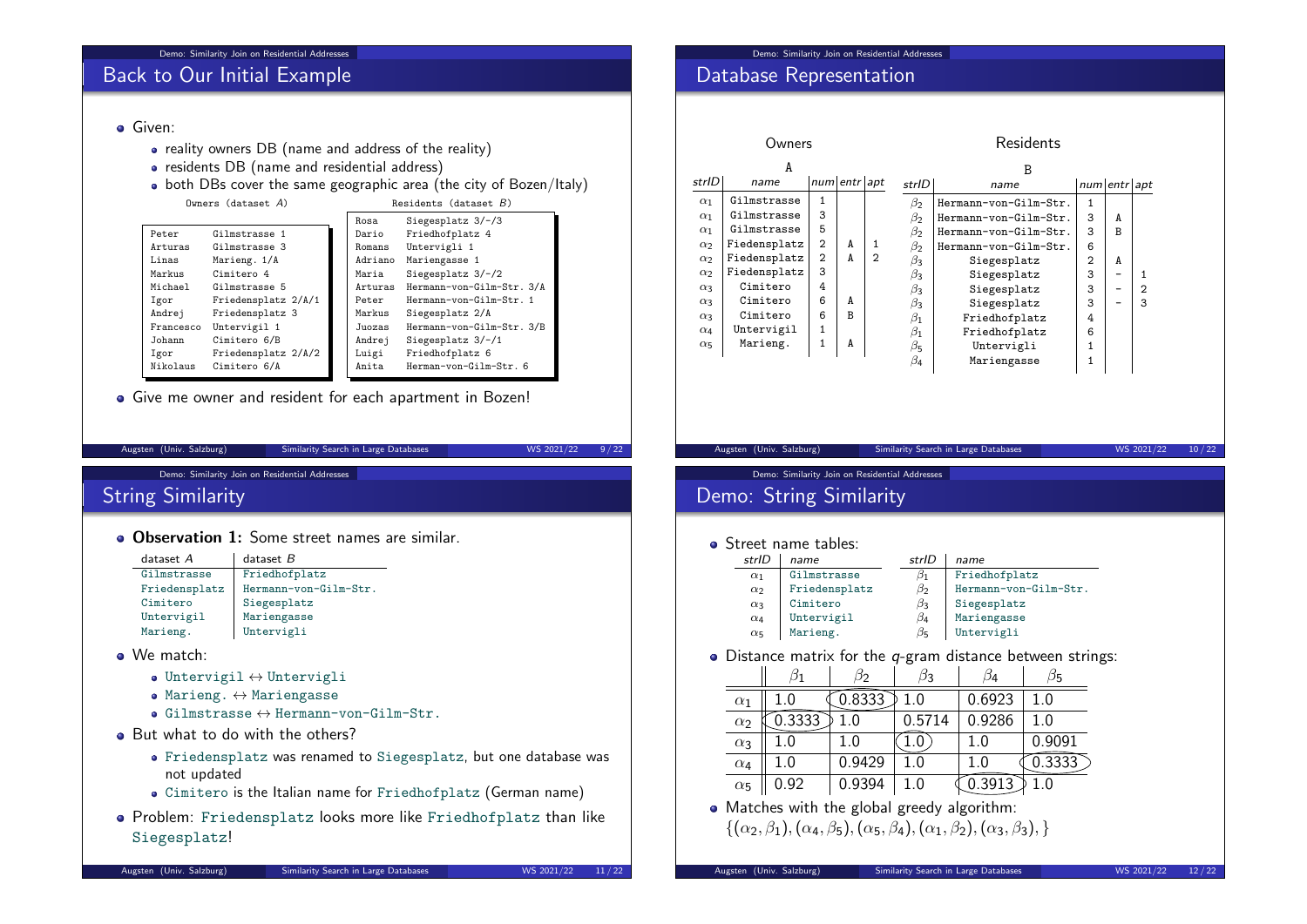#### Demo: Similarity Join on Residential Addresses

## Tree Similarity

- **Observation 2:** Different streets have different addresses
- Build address tree:



- Address is path from root to leaf.
- Example: Shaded path is the address Friedensplatz 2/A/1 (house number 2, entrance A, apartment 1).

Augsten (Univ. Salzburg) Similarity Search in Large Databases WS 2021/22 13/22

Demo: Similarity Join on Residential Addresses

## Demo: Tree Similarity

#### **o** Street name tables:

 $\equiv$ 

| strlD      | name          | strID     | name                  |
|------------|---------------|-----------|-----------------------|
| $\alpha_1$ | Gilmstrasse   | 151       | Friedhofplatz         |
| $\alpha_2$ | Friedensplatz | $\beta_2$ | Hermann-von-Gilm-Str. |
| $\alpha_3$ | Cimitero      | $\beta_3$ | Siegesplatz           |
| $\alpha_4$ | Untervigil    | $\beta_4$ | Mariengasse           |
| $\alpha_5$ | Marieng.      | $\beta_5$ | Untervigli            |

 $\bullet$  Distance matrix for the  $pq$ -gram distance between trees:

|            |     |        |         | 14     | )디              |
|------------|-----|--------|---------|--------|-----------------|
| $\alpha_1$ | 1.0 | 7143   | $1.0\,$ | 0.6667 | 0.6667          |
| $\alpha_2$ | 1.0 |        | .5758   | 1.0    | $1.0\,$         |
| $\alpha_3$ | 18  | 0.9167 | 1.0     | 1.0    | 1.0             |
| $\alpha_4$ | 1.0 | 0.7647 | $1.0\,$ | U.U    | 0.0             |
| $\alpha_5$ | 1.0 | 0.9    | 1.0     | 0.4545 | .4545 $\supset$ |

• Matches with the global greedy algorithm:  $\{(\alpha_4, \beta_4), (\alpha_3, \beta_1), (\alpha_5, \beta_5), (\alpha_2, \beta_3), (\alpha_1, \beta_2)\}\$ 

#### Demo: Similarity Join on Residential Addresses

## Tree Similarity

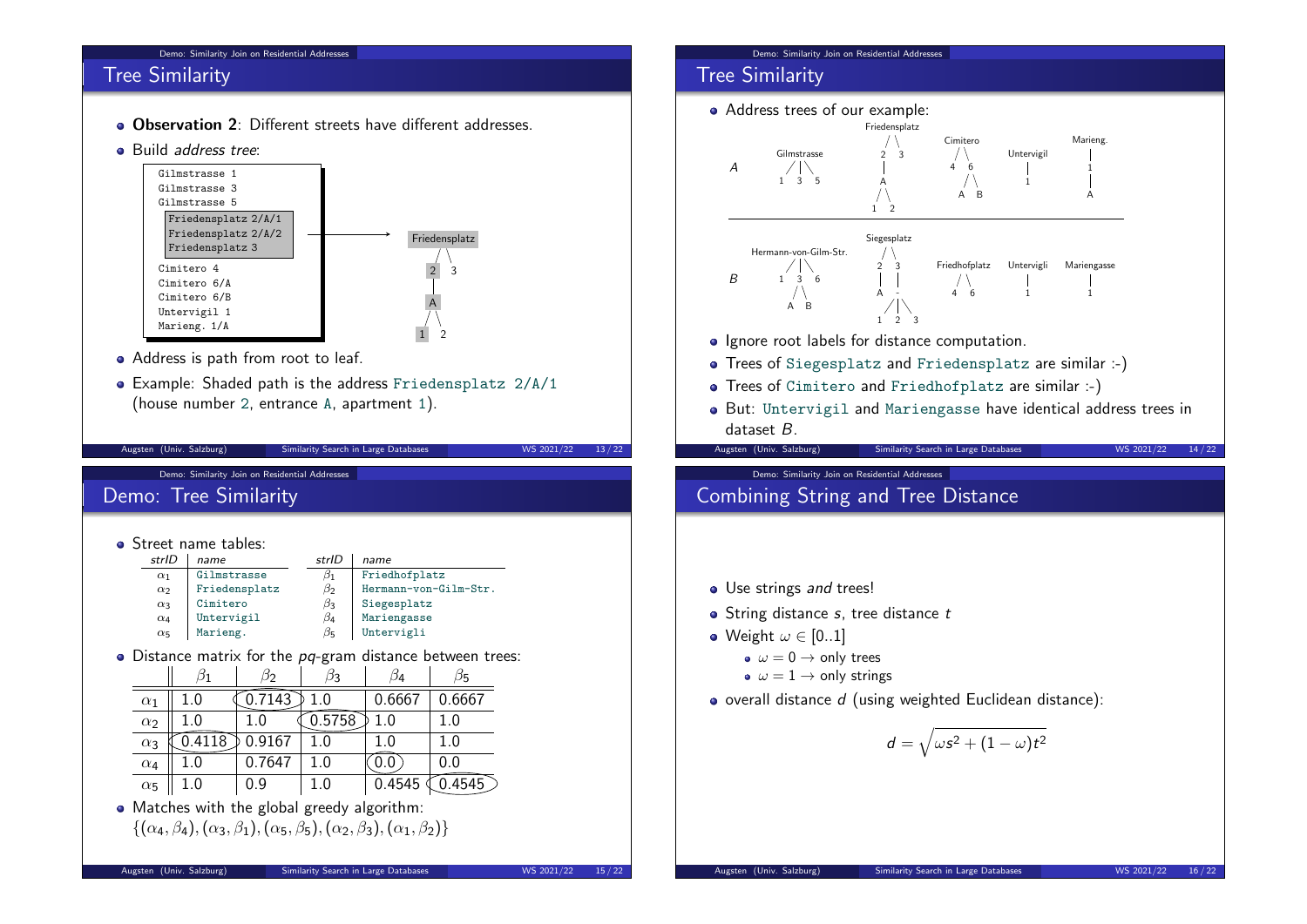#### Demo: Similarity Join on Residential Addresses

| <b>Demo: Combining String and Tree Distance</b>                                                       |               |                                             |           |           |                       |                      |       |
|-------------------------------------------------------------------------------------------------------|---------------|---------------------------------------------|-----------|-----------|-----------------------|----------------------|-------|
| • Computed with $w = 0.5$ from string and tree matrices:                                              |               |                                             |           |           |                       |                      |       |
|                                                                                                       | $\beta_1$     | $\beta_3$<br>$\beta_2$                      | $\beta_4$ | $\beta_5$ |                       |                      |       |
| $\alpha_1$                                                                                            | 1.0           | 0.7761<br>1.0                               | 0.6796    | 0.8498    |                       |                      |       |
| $\alpha_2$                                                                                            | 0.7454<br>1.0 | 0.5736                                      | 0.9649    | 1.0       |                       |                      |       |
| $\alpha_3$                                                                                            | 0.7647        | 0.9592<br>1.0                               | 1.0       | 0.9556    |                       |                      |       |
| $\alpha_4$                                                                                            | 1.0           | 0.8584<br>1.0                               | 0.7071    | 0.2357    |                       |                      |       |
| $\alpha_5$                                                                                            | 0.9608        | 0.9199<br>1.0                               | 0.4241    | 0.7767    |                       |                      |       |
| • Matches with the global greedy algorithm:                                                           |               |                                             |           |           |                       |                      |       |
| $\{(\alpha_4,\beta_5),(\alpha_5,\beta_4),(\alpha_2,\beta_3),(\alpha_3,\beta_1),(\alpha_1,\beta_2)\}\$ |               |                                             |           |           |                       |                      |       |
|                                                                                                       |               |                                             |           |           | $map_A_B$             |                      |       |
| • All matches are correct :-)                                                                         |               |                                             |           |           | idA                   | idB                  |       |
| $Gilmstrasse \leftrightarrow Hermann-von-Gilm-Str.$                                                   |               |                                             |           |           | $\alpha_4$            | $\beta_5$            |       |
| $Friedensplatz \leftrightarrow Siegesplatz$                                                           |               |                                             |           |           | $\alpha$ <sub>5</sub> | $\beta_4$            |       |
| $Cimitero \leftrightarrow Friedhofplatz$                                                              |               |                                             |           |           | $\alpha$              | $\beta_3$            |       |
| Untervigil $\leftrightarrow$ Untervigli                                                               |               |                                             |           |           | $\alpha_3$            | $\beta_{\mathbf{1}}$ |       |
| Marieng. $\leftrightarrow$ Mariengasse                                                                |               |                                             |           |           | $\alpha_1$            | $\beta_2$            |       |
| Augsten (Univ. Salzburg)                                                                              |               | <b>Similarity Search in Large Databases</b> |           |           |                       | WS 2021/22           | 17/22 |

#### Demo: Similarity Join on Residential Addresses

# Experiments: Results for Real World Data

- Similarity join with global greedy matching
- String weight  $\omega$  varies from 0 (only trees) to 1 (only strings)
- Measure precision and recall (high is good)



## Demo: Similarity Join on Residential Addresses Experiments: Results for Real World Data

## Similarity join on three real databases:

- $\bullet$  electricity company (elec) German street names, 45k addresses
- registration office (reg) Italian street names,  $43k$  addresses
- $\bullet$  census database (cens) German street names, 11k addresses
- Measure precision and recall
	- Precision: correctly computed matches to total number of computed matches
	- Recall: correctly computed matches to total number of correct matches

### Augsten (Univ. Salzburg) Similarity Search in Large Databases WS 2021/22 18/22

#### Demo: Similarity Join on Residential Addresses

## Experiments: Results for Real World Data

- Similarity join with global greedy matching
- String weight  $\omega$  varies from 0 (only trees) to 1 (only strings)
- Measure precision and recall (high is good)